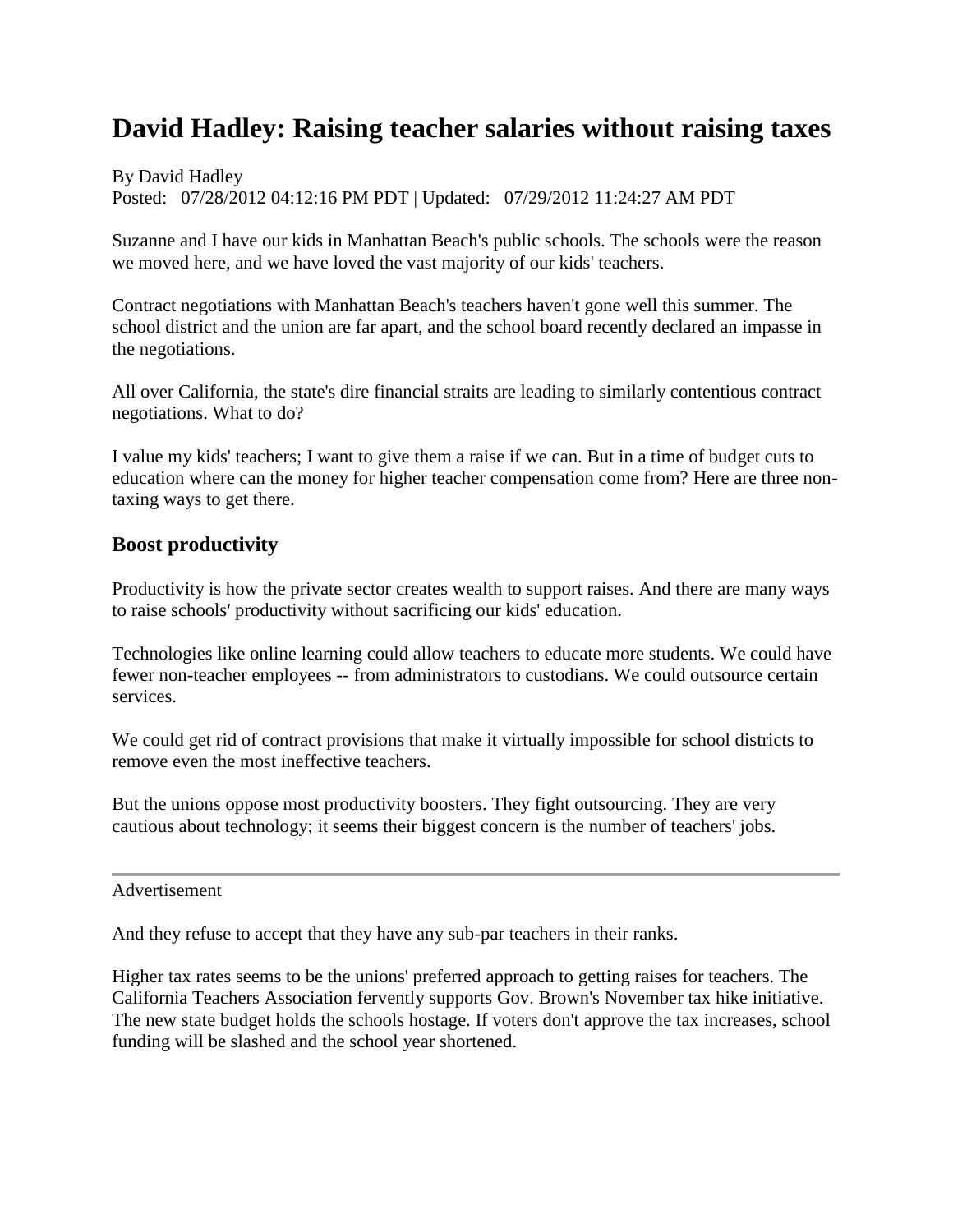I do not support this strategy. California is already among the nation's highest tax states. More pragmatically, if California voters would not raise tobacco taxes in June with Proposition 29, they are unlikely to raise the state sales tax in November.

## **Grow the economy**

Our schools and teachers benefit from a strong California economy. For example, the gusher of tax revenue that came out of California's dot-com boom financed class-size reductions. And forecasts of more growth were the basis of then-Gov. Gray Davis' over-the-top benefit and pension commitments for state employees.

But in an epic mistake, California teachers unions have aligned themselves with Democratic Party interests that are driving tax dollars away. Democratic policies have led California to be labeled the least business-friendly state by CEO magazine for eight years.

Chapman University demographer Joel Kotkin estimates that 4million Californians have fled the state in the last 20 years. We have the nation's third-highest unemployment rate.

It is simple math. If the state economy doesn't grow and teacher productivity doesn't rise, we can't afford to pay teachers more. The unions need to support economic growth if they want teachers' incomes to rise.

## **Trade benefits for raises**

Teachers' health care and retirement benefits are unfairly generous, and I am not going to vote to tax myself to pay for them. I own a small business (fewer than 10 employees), my fellow employees and I are saving for our retirements the old-fashioned way. Public sector pensions for 50-somethings -- initially intended for police and firefighting jobs that require physical vigor - have been inappropriately extended to white-collar jobs like teaching.

And forgetting my opinion, the current payouts are doomed because the money to pay for them doesn't exist. So I would applaud if our teachers unions would trade away promises of goldplated benefits for tomorrow -- which many of them won't get anyway -- for raises today. It would be great to restructure these pensions on a negotiated basis and spread the adjustment fairly between current and future retirees. Amazingly, most current contract negotiations seemingly aren't even discussing pension and benefit costs.

There have always been short- term ways to get raises to teachers: tapping funding federal programs such as Race to the Top, borrowing the money, or digging into cash reserves.

But the jig is pretty much up. California is broke. I would not be betting teachers' raises on the feds given Washington's trillion-dollar deficit. And with the state's financial situation, school districts should be saving their reserves for the likely event of more state cuts.

Teachers' raises can ultimately come from higher teacher productivity, a growing economic pie or crafting more-reasonable benefits. But if teachers union negotiators think that the raises can